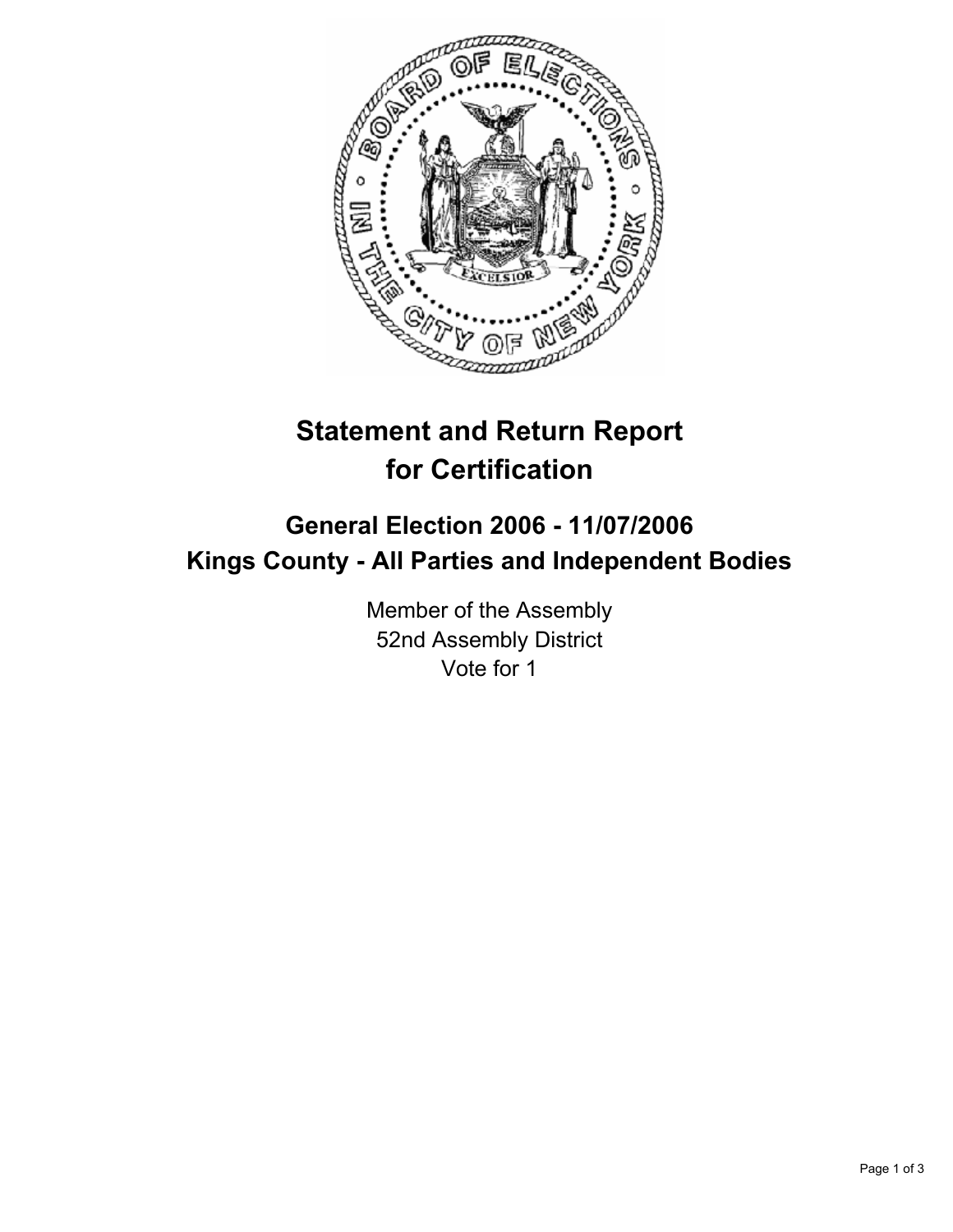

## **Assembly District 52**

| <b>PUBLIC COUNTER</b>             | 34,210 |
|-----------------------------------|--------|
| <b>EMERGENCY</b>                  | 22     |
| ABSENTEE/MILITARY                 | 889    |
| <b>AFFIDAVIT</b>                  | 1,159  |
| <b>Total Ballots</b>              | 36,684 |
| ROSEMARIE MARKGRAF (REPUBLICAN)   | 2,059  |
| JOAN L MILLMAN (DEMOCRATIC)       | 22,718 |
| ROSEMARIE MARKGRAF (CONSERVATIVE) | 379    |
| JOAN L MILLMAN (WORKING FAMILIES) | 7,352  |
| <b>GLORIA MATTERA (WRITE-IN)</b>  |        |
| JOANNE SIMON (WRITE-IN)           |        |
| <b>Total Votes</b>                | 32,510 |
| Unrecorded                        | 4.174  |